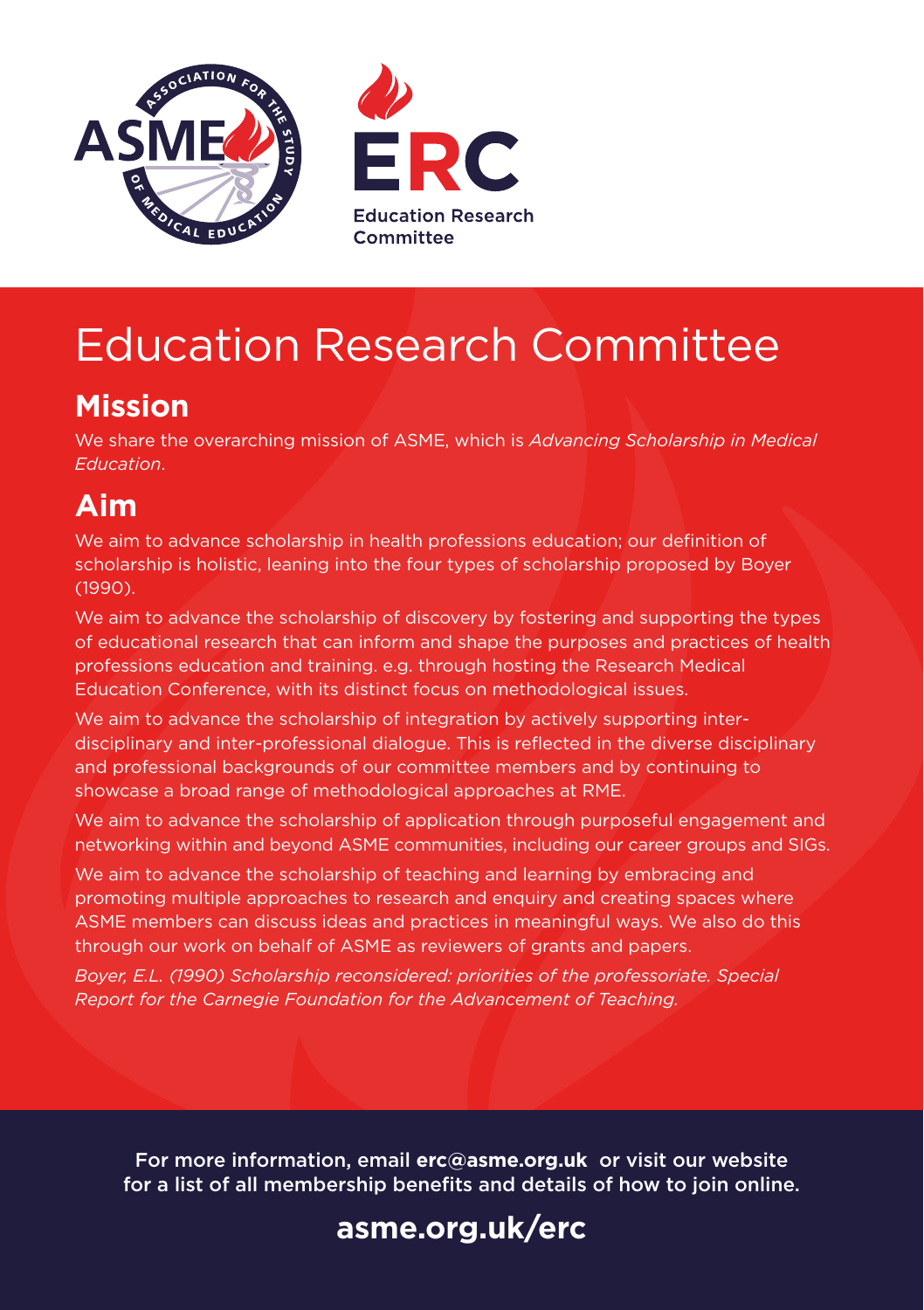# **Vision**

#### Our vision is to:

### Promote, support and sustain a culture of educational research and enquiry through

- organising and hosting an annual Researching Medical Education conference designed to be of interest and value to all ASME members, irrespective of level of experience or expertise
- $\bullet$  showcasing high quality research at ASME ASM e.g. through the ERC Research Paper Award

### Build research capacity through

- Supporting the development of medical educators' research skills through conferences, workshops and online resources
- Working closely with ASME's SIGs and career groups to help foster scholarship in its broadest sense
- $\bullet$  Supporting the award of grants and scholarships through active roles in review and feedback

### Enhance the profile of medical education research through

- **Providing opportunities for dissemination of the outcomes of research**
- Raising the profile of medical education research by actively promote the work of ASME regionally, nationally and internationally

### **Events**

The ERC runs a variety of events throughout the calendar year, particularly during the Annual Scholarship Meeting (ASM) and also runs the annual Researching Medical Education (RME) conference each November. All our events are accredited for Continuing Professional Development (CPD) points via the Royal College of Physicians (London).

For more information, email **erc@asme.org.uk** or visit our website for a list of all membership benefits and details of how to join online.

### **[asme.org.uk/erc](www.asme.org.uk/erc)**